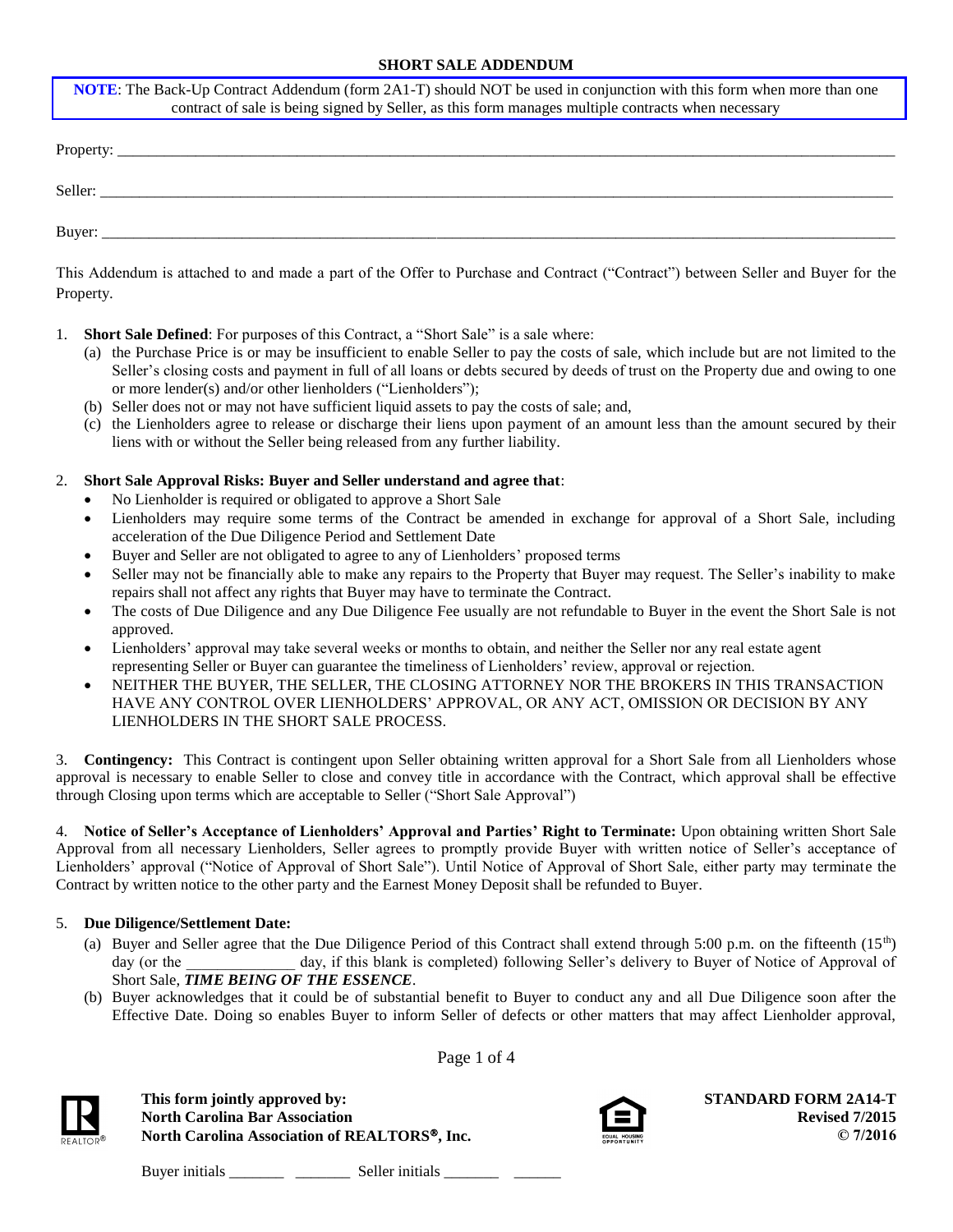allows Buyer to determine that the Property is suitable and that Buyer can obtain financing, and allows the parties to avoid unnecessary delays.

- (c) Buyer and Seller agree that the Settlement Date of this Contract shall be on the thirtieth  $(30<sup>th</sup>)$  day (or the
	- day, if this blank is completed) following Seller's delivery to Buyer of Notice of Approval of Short Sale.

**NOTE**: Instead of inserting dates in the "Due Diligence Period" and "Settlement Date" blanks in the Contract, insert "See attached Short Sale Addendum".

## 6. **Other Offers/Additional Contracts:**

- (a) Rules of the NC Real Estate Commission require offers from other buyers received by the Seller's Agent to be presented to the Seller. The NC Real Estate Commission also requires the Seller's Agent to inform Lienholders of all offers and contracts of sale on the Property received after a request for a Short Sale has been submitted by such Agent to any Lienholder.
- (b) Seller hereby represents to Buyer that there  $\square$  is  $\square$  is not an existing contract of sale on the Property ("Existing Sales") Contract")
- (c) Offers from other buyers may be accepted by the Seller and become sales contracts ("Additional Sales Contract") Seller or Lienholders may, prior to the Notice of Approval of Short Sale, elect to substitute any Existing or Additional Sales Contract for approval by Lienholders and withdraw this Contract or any Existing or Additional Sales Contract from consideration by Lienholders.
- (d) Unless this Contract has been terminated, Seller shall promptly notify Buyer in writing of the occurrence of any of the following events:
	- (i) Seller's acceptance of any Additional Sales Contract; or
	- (ii) Seller's or Lienholders' substitution of any Existing or Additional Sales Contract for this Contract for Lienholder approval; or
	- (iii) Short Sale Approval of any Additional Sales Contract; or
	- (iv) Seller's closing on any Existing or Additional Sales Contract.
- (e) If not sooner terminated by Buyer or Seller hereunder, this Contract shall become null and void upon the completion of closing of any Existing or Additional Sales Contract whether or not Seller notifies Buyer of any such closing, and any Earnest Money Deposit shall be refunded to Buyer.

7. **Foreclosure:** Seller represents that to the best of Seller's knowledge, a foreclosure proceeding  $\Box$  has not  $\Box$  has been filed with respect to the Property. Further, if during the Short Sale process a foreclosure proceeding is filed, the Seller shall disclose such foreclosure filing to the Buyer. Buyer and Seller understand that if Closing does not occur before the completion of a foreclosure of the Property, Seller will lose all rights and interest in the Property. In such event, the Contract shall be void, and the Earnest Money Deposit shall be refunded to Buyer.

8. **Bankruptcy**: Seller represents that Seller  $\Box$  is  $\Box$  is not under bankruptcy protection under United States law. If Seller files a bankruptcy proceeding, Seller shall promptly disclose such filing in writing to Buyer.

9. **Tax Consequences and Advice:** Seller is advised to seek advice from an attorney, a certified public accountant or other professional regarding the credit, legal and tax consequences of a Short Sale.

IN THE EVENT OF A CONFLICT BETWEEN THIS ADDENDUM AND THE CONTRACT, THIS ADDENDUM SHALL CONTROL, EXCEPT THAT IN THE CASE OF SUCH A CONFLICT AS TO THE DESCRIPTION OF THE PROPERTY OR THE IDENTITY OF THE BUYER OR SELLER, THE CONTRACT SHALL CONTROL.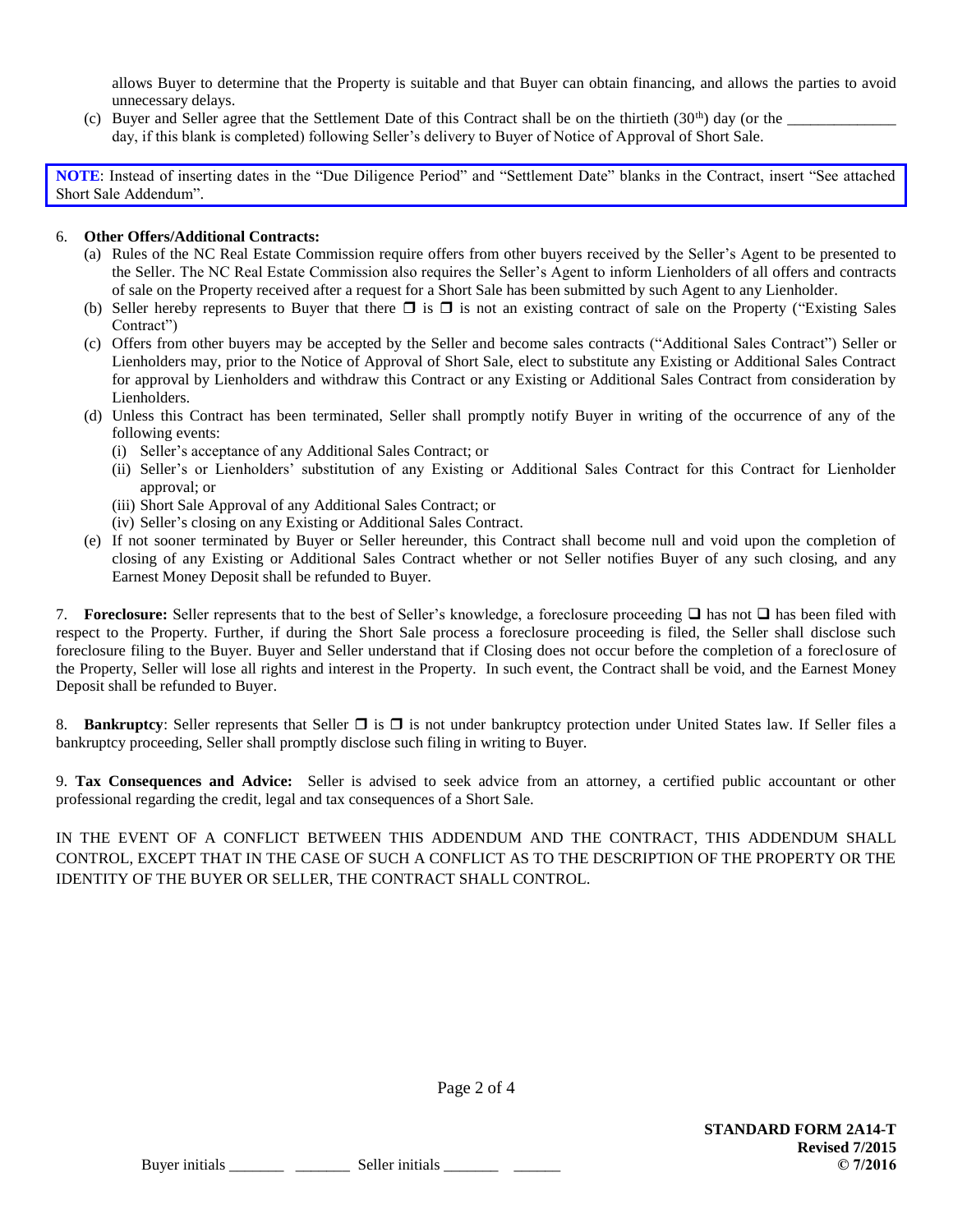THE NORTH CAROLINA ASSOCIATION OF REALTORS®, INC. AND THE NORTH CAROLINA BAR ASSOCIATION MAKE NO REPRESENTATION AS TO THE LEGAL VALIDITY OR ADEQUACY OF ANY PROVISION OF THIS FORM IN ANY SPECIFIC TRANSACTION. IF YOU DO NOT UNDERSTAND THIS FORM OR FEEL THAT IT DOES NOT PROVIDE FOR YOUR LEGAL NEEDS, YOU SHOULD CONSULT A NORTH CAROLINA REAL ESTATE ATTORNEY BEFORE YOU SIGN IT.

| <b>Entity Buyer:</b>                             | <b>Entity Seller:</b>                            |
|--------------------------------------------------|--------------------------------------------------|
|                                                  |                                                  |
| (Name of LLC/Corporation/Partnership/Trust/etc.) | (Name of LLC/Corporation/Partnership/Trust/etc.) |
|                                                  |                                                  |
|                                                  |                                                  |
|                                                  |                                                  |

# [THIS SPACE INTENTIONALLY LEFT BLANK]